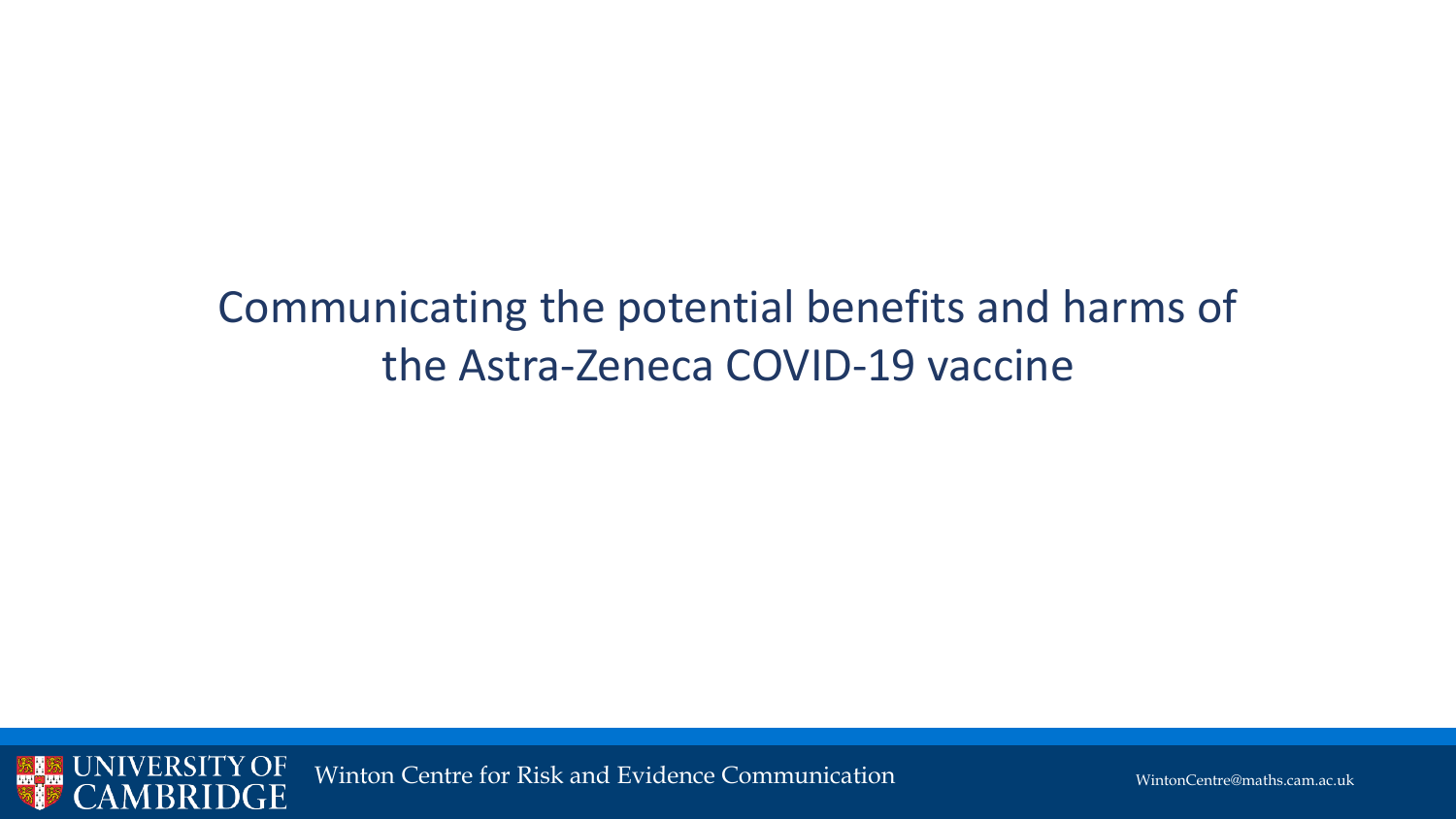#### *Weighing up the potential benefits and harms of the Astra-Zeneca COVID-19 vaccine*



\* Based on coronavirus incidence of 2 per 10,000: roughly UK in March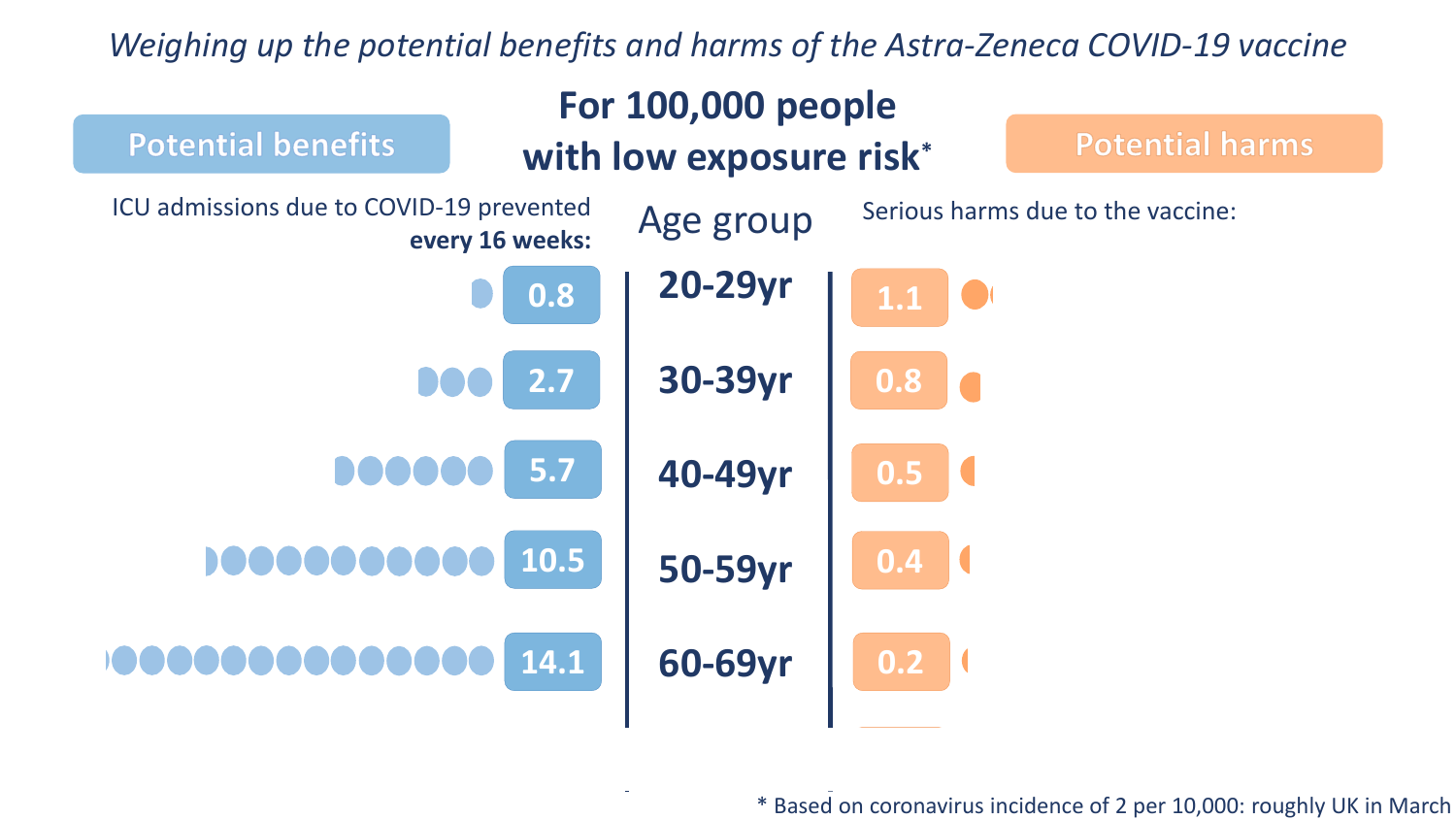## *Weighing up the potential benefits and harms of the Astra-Zeneca COVID-19 vaccine*



\* Based on coronavirus incidence of 6 per 10,000: roughly UK in February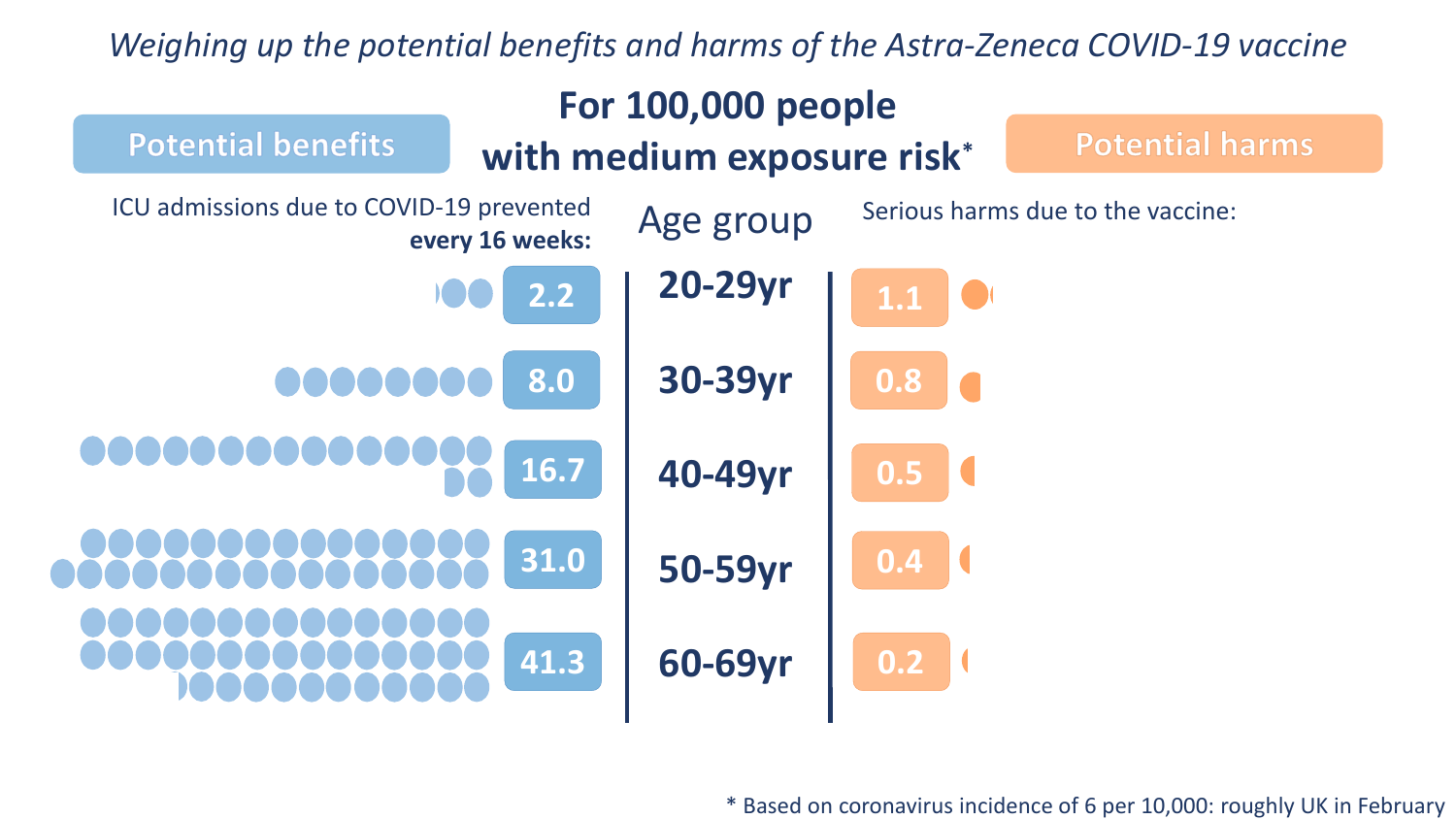## *Weighing up the potential benefits and harms of the Astra-Zeneca COVID-19 vaccine*